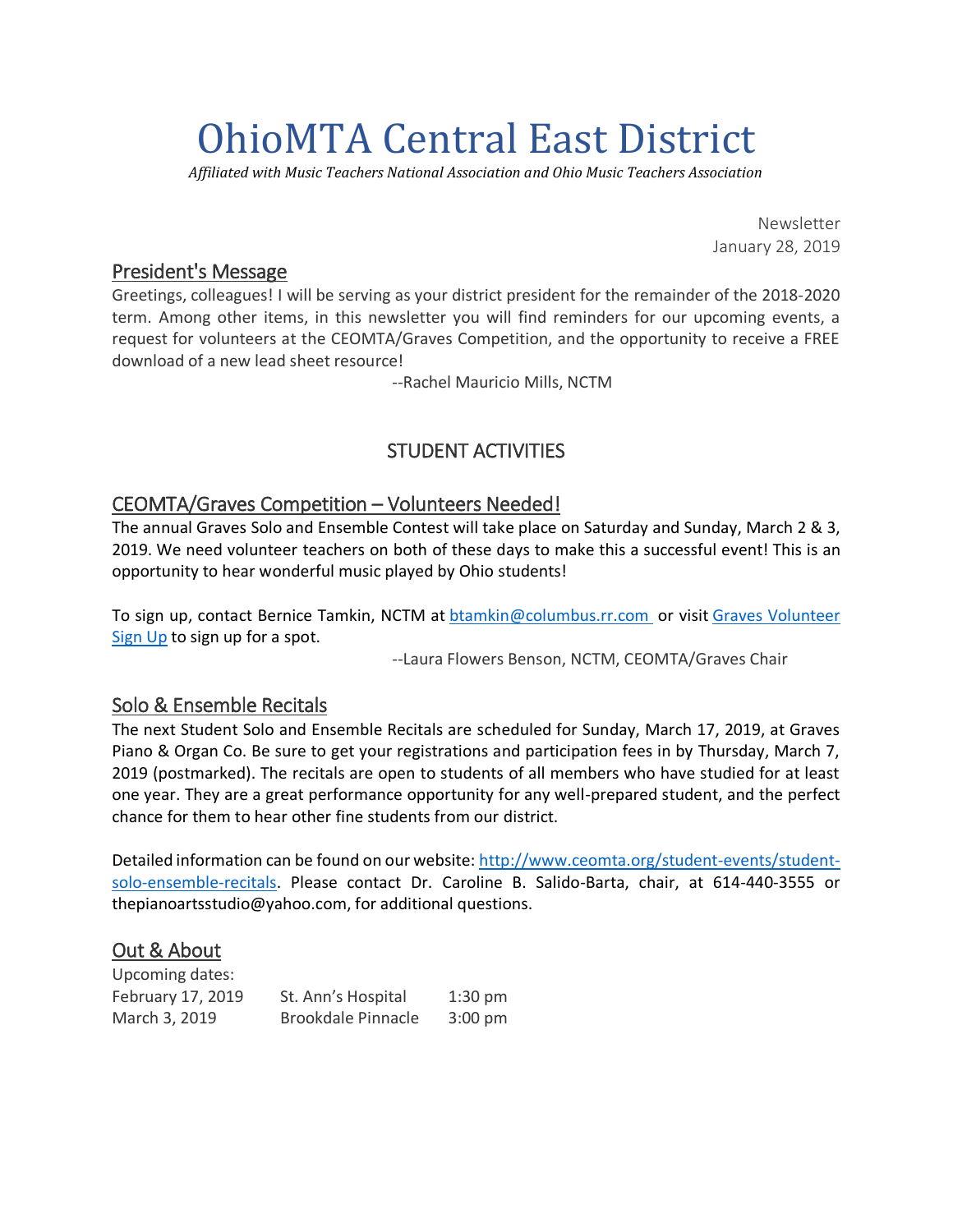## TEACHER ACTIVITIES & NEWS

#### Piano Workshop

Please come and join us on the last piano workshop of the year with Dr. Christopher Fisher from Ohio University! Perfect opportunity for some enlightenment, light refreshment and conversations with our guest clinician. Free admission for CEOMTA members!

# **Piano Workshop with Dr. Christopher Fisher**

## *Don't Write the Epitaph Just Yet: Strategies for a Classical Music Revolution*



**Date:** Friday, February 22, 2019 **Time:** 10 am – 12 noon **Location:** Graves Piano & Organ Company Recital Hall

Claims of the demise of classical music have been raised for centuries. However, many proclaim that the art form is facing its most imposing challenges yet and is at risk of becoming obsolete. To be sure, the challenges are real, namely financial hazards and dwindling audience bases. Is classical music facing an insurmountable, systemic crisis?

Despite these threats, a wave of innovative new leaders is emerging. These passionate, outspoken advocates are brilliant educators and evangelists who are devoted to spreading the good news about the transformative power of this great music. Their message is that classical music is relevant and it has the potential to radically enrich lives. In many ways, their work is sparking a rebirth, a renaissance. For many, it is all about reimagining and reinventing the art form.

This presentation will explore exciting trends in the world of classical music and will equip piano teachers with robust yet practical strategies that can be deployed as part of an exciting classical music revival.

<http://www.ceomta.org/piano-workshop-with-dr-christopher-fisher>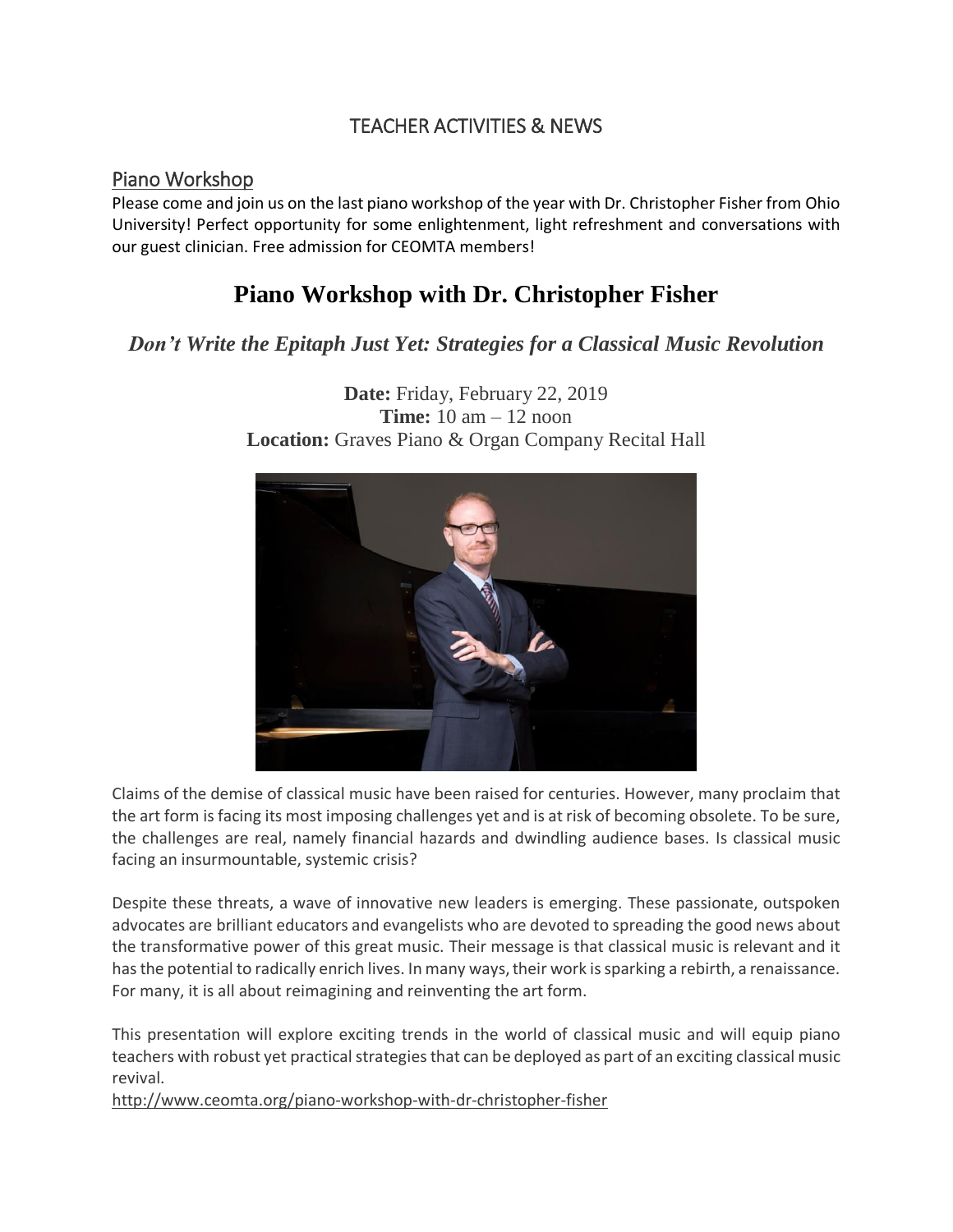--Dr. Fan Zhang, Piano Workshops Chair

# IMTF

Winter Independent Music Teachers Forum is going to meet on February 1, 2019 at Mozart's cafe (4784 N.High st, Columbus, OH 43214) at 9:30-11.

We are going to discuss how to use toys and imagery on proper hand position and sound production in young beginners. So bring your toys and ideas to share and play!

--Olena Mladenova, IMTF Chair

## **Conferences**

Don't forget to mark your calendars for Friday, April 12, 2019 for the Annual Spring Conference held at Faith Ministries Church! Grab a friend, add it to your class syllabus, bring your collegiate pedagogy class & take advantage of the day!

Please see the membership guide for additional details!

--Ashley Wise & Theresa Murphy, Conference Chairs

## Grants for Professional Development

Grants applications are due by April 15, 2019. Please visit the website for application and eligibility guidelines.

<http://www.ceomta.org/grants-for-professional-development>

--Annette Suhovecky, NCTM, Grants Chair

# **Certification**

#### **Getting Started on Certification**

If you are not yet nationally certified, have you thought about it? Would you like to know more?

Our colleagues who have become recently certified say that the PROCESS of completing the five certification projects helped them enormously. They have all said that they grew as teachers and as musicians. Some did the work on their own, but most enjoyed meeting in groups from time to time and helping each other. Could 2019 be the year that YOU set aside some time for your own growth, to become a better teacher and improve your professional practices?

On Monday, February 11, I will host a certification meeting in the Graves Recital Hall for any teacher interested in learning about National Certification. We will start at 9:45 a.m. sharp and conclude about 11:45 a.m. I will give you all the basics of the certification process, and we will discuss some specifics, such as: your Teaching Philosophy; your Studio Policy; the requirement for you to show that you have obtained a level of competence playing your instrument, and have achieved a level of competence teaching your instrument; analyzing a piece of music; and ideas for self-assessment.

You will get more out of our time together if you first explore the Certification offerings on the MTNA website. Just go to mtna.org and then "Engage," and then scroll down to National Certification. You can also read about certification at ceomta.org and Teacher Events, Certification. If you wish to get organized, print out the projects and set up a 3-ring notebook.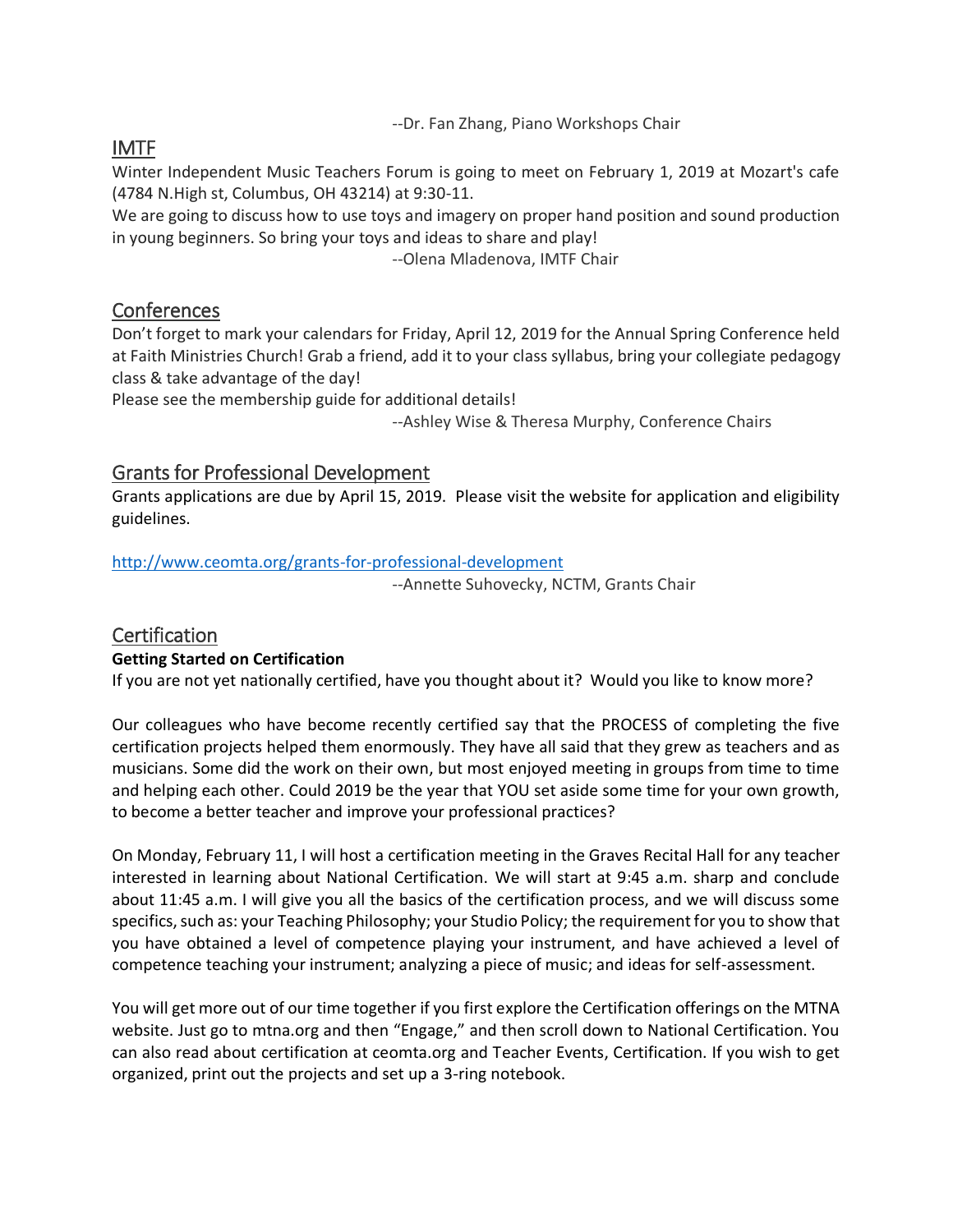If you are not available on February 11, but you do want to know more about certification, please contact me. And, if you plan to attend on February 11th, it helps me to know in advance.

#### **Nominations are Now Open for our Nationally Certified Teacher of the Year**

Each year, the Central-East District chooses a Nationally Certified Music Teacher of the Year and this teacher is honored at the Spring Conference. The district winner is then placed in nomination for the OMTA State Teacher of the Year.

Would you like to nominate a colleague who is a role model as a teacher and as a volunteer for OMTA? Please go to our website and read about how to nominate and to see the list of winners from previous years. Take a few minutes to look through the list of members with this honor in mind. Nominations will be accepted until February 15, 2019.

In addition to honoring one of our own for her/his dedication to our profession, the Nationally Certified Teacher of the Year award shines a spotlight on national certification. Our publicity helps educate the public about MTNA and its certification program.

> --Janice Cook, NCTM, Certification Chair jbakercook@gmail.com

### MTNA National Conference

March 16-20, 2019 Spokane, Washington Click [HERE](https://www.mtna.org/Conference/Conference_Home/Conference/Home.aspx?hkey=cecd079e-f62b-4ed5-8575-57e2283ba248) for further details

## OhioMTA State Conference

October 24-26, 2019 Sylvania, Ohio Click [HERE](http://www.ohiomta.org/fall-2019.html) for further details

## FREE DOWNLOAD!

Get a head start on Scale Olympics 2020! District member Bradley Sowash has recently published a resource called the [Lead Sheet Challenge.](https://bradleysowash.com/products-piano-supplements/lead-sheet-challenge) In it, he says:

*"I wish to acknowledge my local chapter of Music Teachers National Association, wh ich created an adjudicated event for harmonization in 1984, as part of its Scale Olympics. In 2010, the Central East District of the Ohio Music Teachers Association invited me to participate in the creation of a Lead Sheet Track, and its success has been an inspiration to write this new collection.*"

Bradley has graciously offered one FREE download of this new publication to all members of CEOMTA. Here's how to get your copy:

- 1. Submit an e-mail request to Tonya Southwick, administrative assistant at Bradley Sowash Music: [tonyasouthwick@gmail.com](mailto:tonyasouthwick@gmail.com)
- 2. After confirming your membership through our online directory, you will be e-mailed a PDF file of the publication.
- 3. This offer EXPIRES on June 30, 2019.